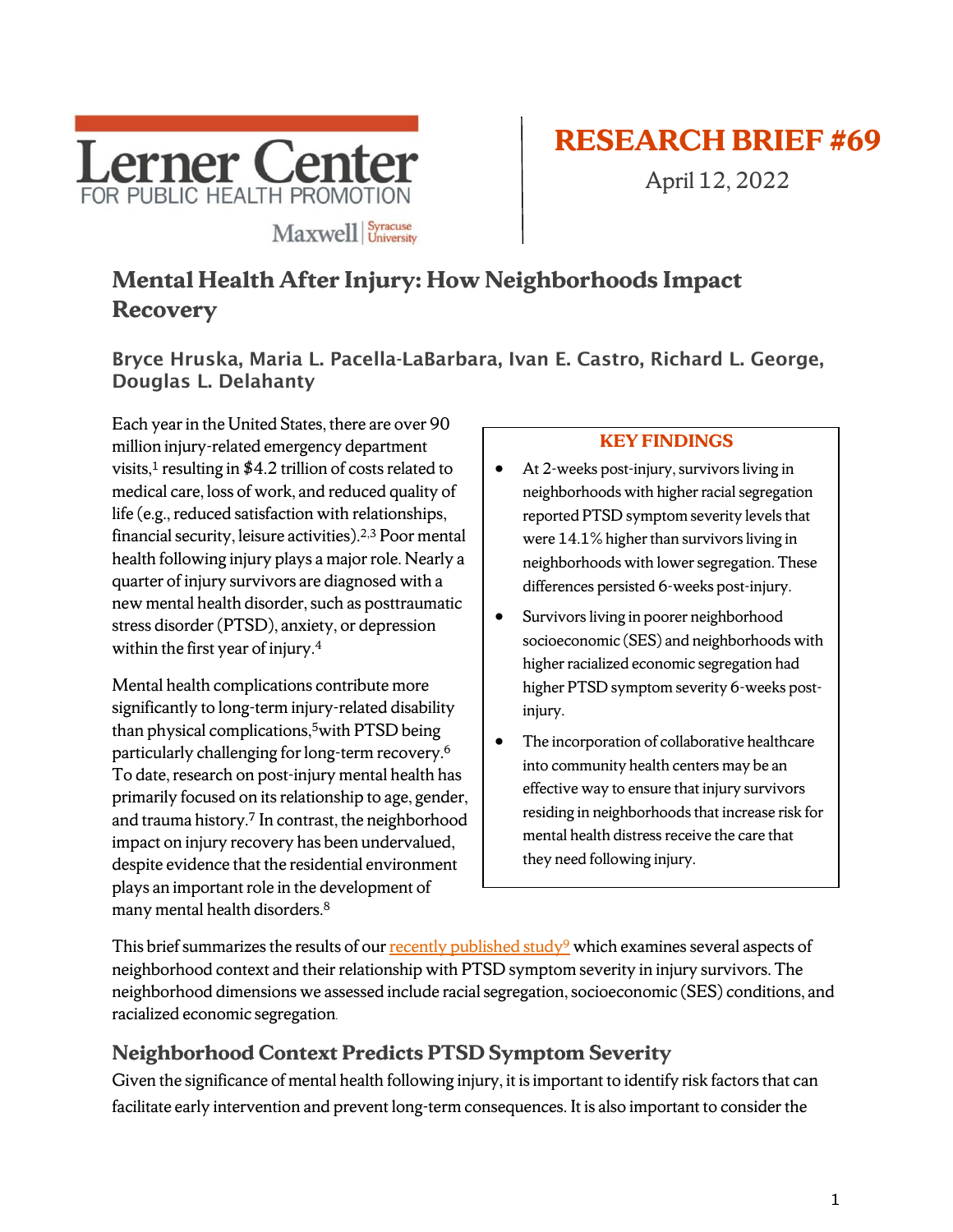full range of symptoms that a survivor may experience following injury and not simply those symptoms that are severe enough to warrant a diagnosis. Consequently, we considered how PTSD symptom severity, which represents symptoms along a continuum, was predicted by neighborhood factors.

At 2-weeks post-injury, survivors living in neighborhoods with higher segregation between Black and White residents reported PTSD symptom severity levels that were 14.1% higher than survivors living in neighborhoods with lower segregation (See Figure 1). Similar results were observed after 6 weeks. Survivors living in communities with lower overall SES levels also reported higher PTSD symptom severity 6-weeks following injury. Additionally, injury survivors living in communities with greater segregation between poorer Black residents and more affluent White residents (racialized economic segregation) experienced higher symptom levels 6-weeks after injury. Symptom severity measured across all three neighborhood dimensions 6 weeks post-injury are shown in Figure 2. A similar pattern of findings was present 3-months post-injury.



#### **Figure 1. PTSD Symptom Severity 2-Weeks Post-Injury According to Neighborhood Racial Segregation**

*Note.* Data were collected in 2012-2013 and estimates were derived from our recently published study.<sup>9</sup> High = neighborhoods with racial segregation levels  $\geq 75<sup>th</sup>$  percentile, Low = neighborhoods with racial segregation levels  $\leq 25^{\text{th}}$  percentile.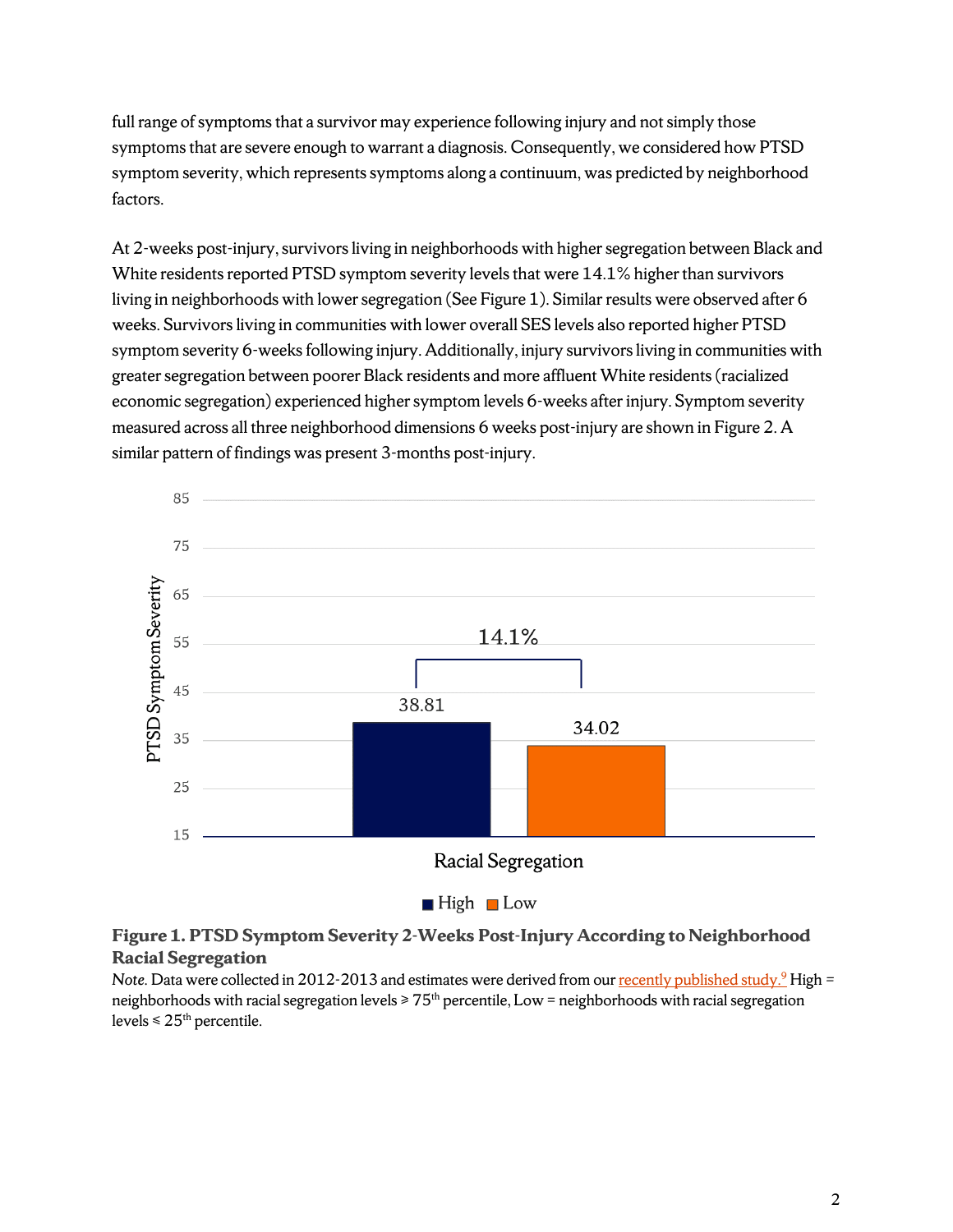

**Figure 2. PTSD Symptom Severity 6-Weeks Post-Injury According to Neighborhood Racial Segregation, Socioeconomic Conditions, and Racialized Economic Segregation** *Note.* Data were collected in 2012-2013 and estimates were derived from our recently published study.<sup>9</sup> High = neighborhoods with socioeconomic conditions, racial segregation, racialized economic segregation levels ≥ 75th percentile, Low = neighborhoods with socioeconomic conditions, racial segregation, racialized economic segregation levels  $\leq 25$ <sup>th</sup> percentile.

### **Facilitating Mental Health Recovery Following Injury**

Collectively, these results suggest that the neighborhoods where injury survivors live at the time of injury can increase the risk for elevated PTSD symptom severity. A stepped care model of mental health intervention following injury represents the current best practice for injury survivors. This model involves repeatedly screening people in the weeks and months following injury and delivering resources according to the level of distress being experienced. Those survivors who continue to experience distress at later points in time receive an escalation of services. Our results suggest that neighborhood factors, such as economic conditions and residential segregation, might be important additions to stepped care, by providing an indication of who is most likely to experience mental health complications as a function of their residential environment.

Furthermore, given that neighborhoods with higher levels of residential segregation and lower socioeconomic conditions have less accessible healthcare, $^{10,11}$  our findings support the incorporation of collaborative healthcare delivery models into injury survivor treatment practices. Under these models, physical and mental health care services are provided in the same healthcare facility and coordinated by an integrated healthcare team. This eliminates the need to schedule multiple appointments at different healthcare providers, which can serve as a barrier to treatment receipt. Furthermore, it results in more comprehensive care that treats all aspects of health by facilitating treatment planning between physical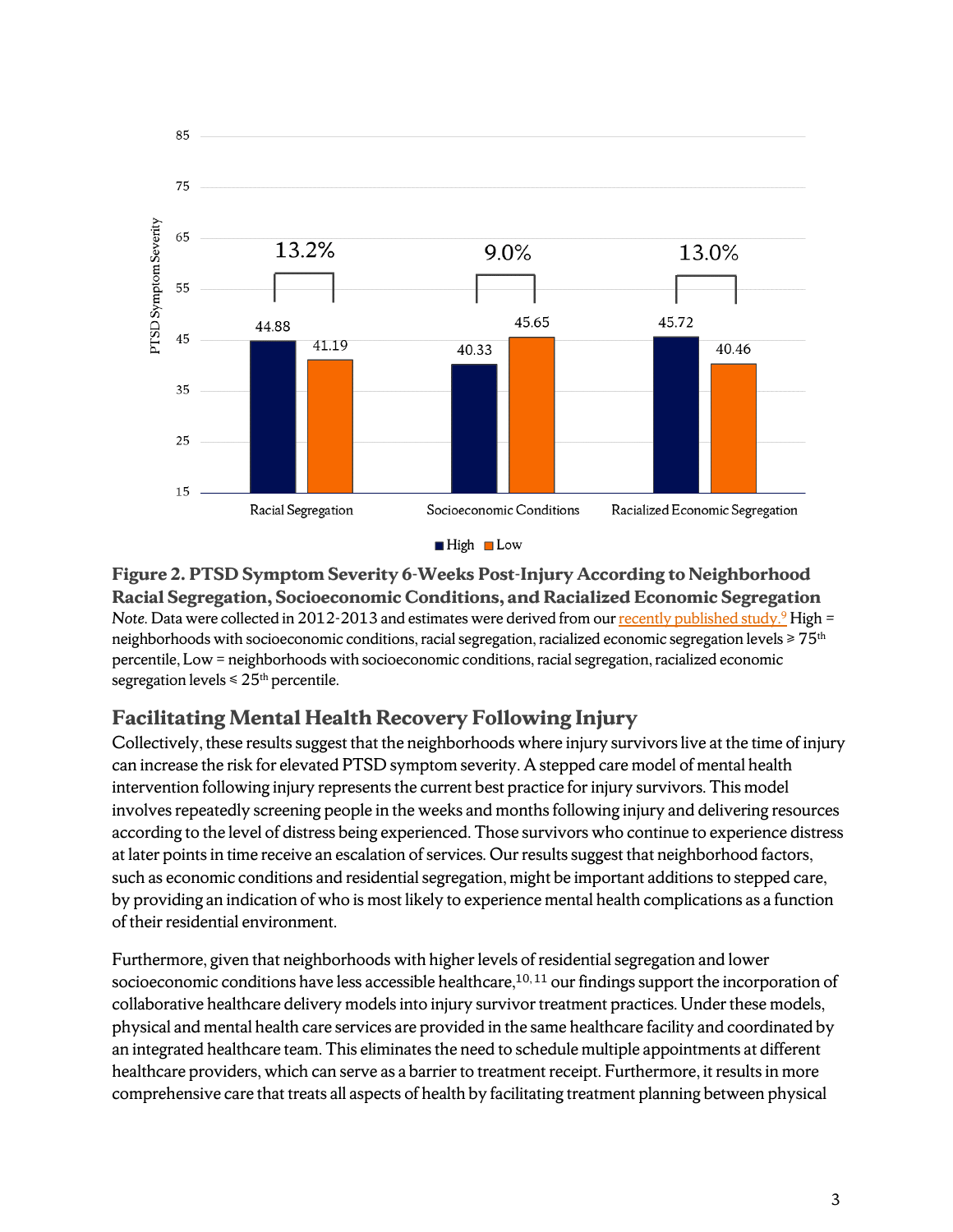and mental healthcare providers. Community health centers, which traditionally serve lower income residents in rural and urban areas,<sup>12</sup> represent the ideal setting where efforts should be focused on the incorporation of collaborative healthcare for injury survivors in the weeks and months following injury.

#### **Data and Methods**

Injury survivors admitted to a Midwestern Level-1 trauma center were approached and recruited during a medical follow up at an outpatient clinic two weeks after their injury. Participants completed an instrument assessing PTSD symptom severity at this initial clinic visit and again at 6 weeks and at 3 months following injury. Neighborhood socioeconomic conditions were assessed using the Neighborhood Deprivation Index.13 Racial segregation was assessed using the Index of Concentration at the Extremes-Race.<sup>14</sup> Racialized economic segregation was assessed using the Index of Concentration at the Extremes-Income Race.<sup>14</sup> For further details, please see our recently published study.<sup>9</sup>

## **References**

- 1. National Center for Health Statistics. (2022). *Accidents or Unintentional Injuries*. [https://www.cdc.gov/nchs/fastats/accidental-injury.htm.](https://www.cdc.gov/nchs/fastats/accidental-injury.htm)
- 2. Peterson, C., Xu, L., & Barnett, S. B. L. (2021). Average lost work productivity due to non-fatal injuries by type in the USA. *Injury Prevention*, *27*(2), 111–117.
- 3. Moergeli, H., Wittmann, L., & Schnyder, U. (2012). Quality of life after traumatic injury: A latent trajectory modeling approach. *Psychotherapy and Psychosomatics*, 81(5), 305–311.
- 4. Bryant, R. A., O'Donnell, M. L., Creamer, M., McFarlane, A. C., Clark, C. R., & Silove, D. (2010). The psychiatric sequelae of traumatic injury. *American Journal of Psychiatry*, *167*(3), 312–320.
- 5. O'Donnell, M. L., Varker, T., Holmes, A. C., Ellen, S., Wade, D., Creamer, M., Silove, D., McFarlane, A., Bryant, R. A., & Forbes, D. (2013). Disability after injury: The cumulative burden of physical and mental health. *The Journal of Clinical Psychiatry*, *74*(02), e137–e143.
- 6. Schweininger, S., Forbes, D., Creamer, M., McFarlane, A. C., Silove, D., Bryant, R. A., & O'Donnell, M. L. (2015). The temporal relationship between mental health and disability after injury: Mental health and disability after injury. *Depression and Anxiety*, *32*(1), 64–71.
- 7. Heron-Delaney, M., Kenardy, J., Charlton, E., & Matsuoka, Y. (2013). A systematic review of predictors of posttraumatic stress disorder (PTSD) for adult road traffic crash survivors. *Injury*, *44*(11), 1413–1422.
- 8. Hill, T. D., & Maimon, D. (2013). Neighborhood context and mental health, *Handbook of the Sociology of Mental Health*,479–501.
- 9. Hruska, B., Pacella-LaBarbara, M. L., Castro, I. E., George, R. L., & Delahanty, D. L. (2022). Incorporating community-level risk factors into traumatic stress research: Adopting a public health lens. *Journal of Anxiety Disorders*, 86, 102529.
- 10. Gaskin, D. J., Dinwiddie, G. Y., Chan, K. S., & McCleary, R. (2012). Residential segregation and disparities in health care services utilization. *Medical Care Research and Review*, 69(2), 158–175.
- 11. Kirby, J. B., & Kaneda, T. (2005). Neighborhood socioeconomic disadvantage and access to health care. *Journal of Health and Social Behavior*, 46(1), 15–31.
- 12. Paradise, J., Rosenbaum, S., Markus, A., Sharac, J., Tran, C., Reynolds, D. (2017). Community health centers: Recent growth and the role of the ACA - Issue Brief. *KFF*[. https://www.kff.org/report](https://www.kff.org/report-section/community-health-centers-recent-growth-and-the-role-of-the-aca-issue-brief/)[section/community-health-centers-recent-growth-and-the-role-of-the-aca-issue-brief/](https://www.kff.org/report-section/community-health-centers-recent-growth-and-the-role-of-the-aca-issue-brief/)
- 13. Messer, L. C., Laraia, B. A., Kaufman, J. S., Eyster, J., Holzman, C., Culhane, J., Elo, I., Burke, J. G., & O'Campo, P. (2006). The development of a standardized neighborhood deprivation index. *Journal of Urban Health*, *83*(6), 1041–1062.
- 14. Krieger, N., Waterman, P. D., Spasojevic, J., Li, W., Maduro, G., & Van Wye, G. (2016). Public health monitoring of privilege and deprivation with the index of concentration at the extremes. *American Journal of Public Health*, *106*(2), 256–263.